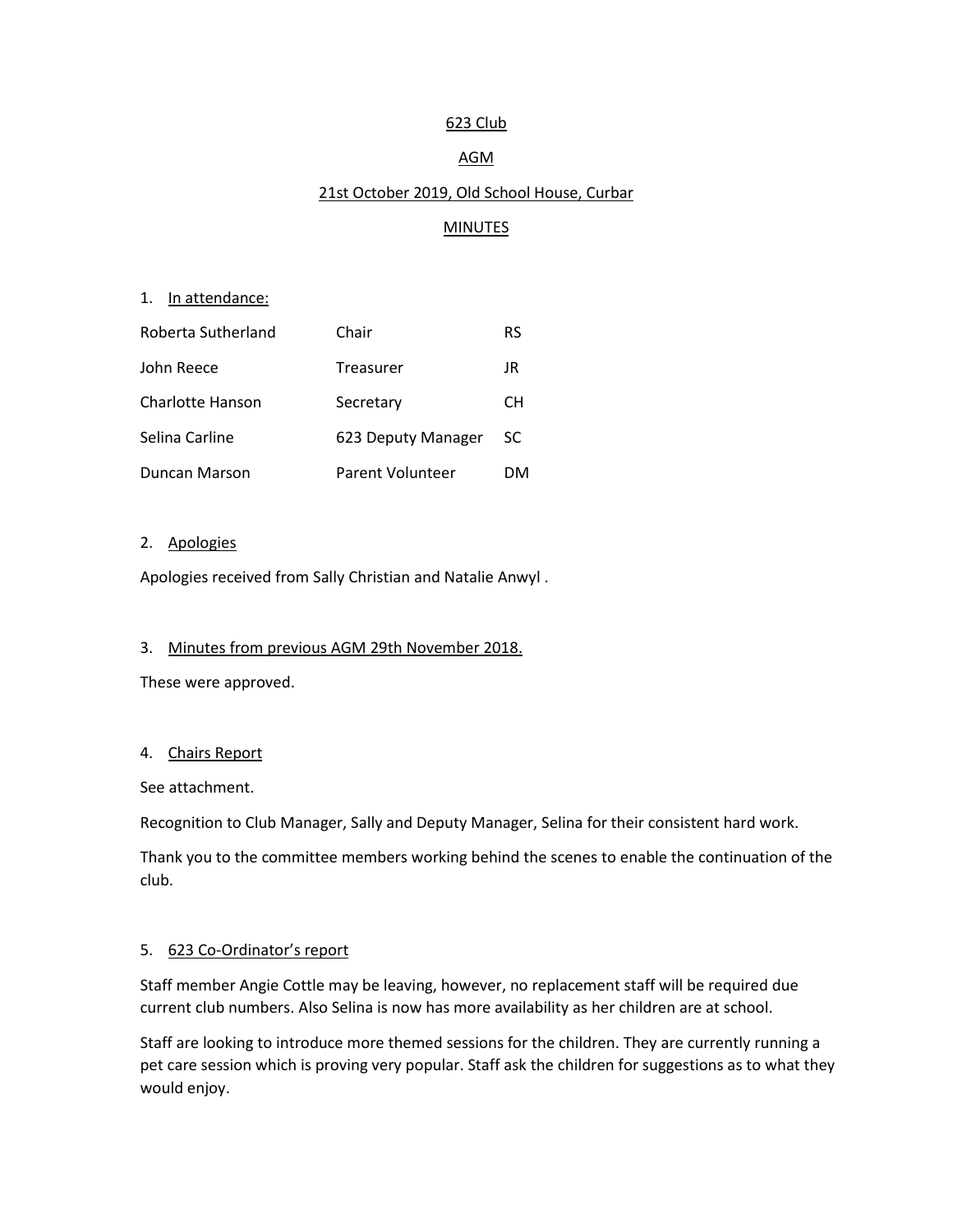It is felt that an increase in advertising to boost numbers at the club both afterschool and in the holidays is required. The existing flyers are to be updated and left at each school the club serves.

## 6. Treasurers Report

Summary – for full Treasurers Report see attachment.

Breakfast Club is providing a good level of extra income.

Turnover and gross profit are up on last year.

Level of debt has risen again and will need to be addressed.

No bad debt has needed to be written off this year due to the timely issuing of the invoices under Selina's management.

It has been a steady year, and we are in a good position going forward.

## 7. Election of Committee Members 2019 – 2020

Chair

JR proposed Roberta Sutherland. This was seconded by CH.

RS has a son at Baslow School.

#### **Secretary**

CH proposed Duncan Marson as Secretary. This was seconded by RS.

DM has a son and daughter at Baslow school.

#### Treasurer

JR proposed Natalie Anwyl as Treasurer. This was seconded by CH.

NA has two sons at Baslow School.

Natalie Anwyl was nominated in her absence, however, it was confirmed that she had spoken to JR and SC and agreed to take on the role for a 12 month term initially. Additionally a text from Natalie confirming this was shown to other committee members. A special thank you should be extended to Natalie for stepping up to this role as without her the club would have been required to close.